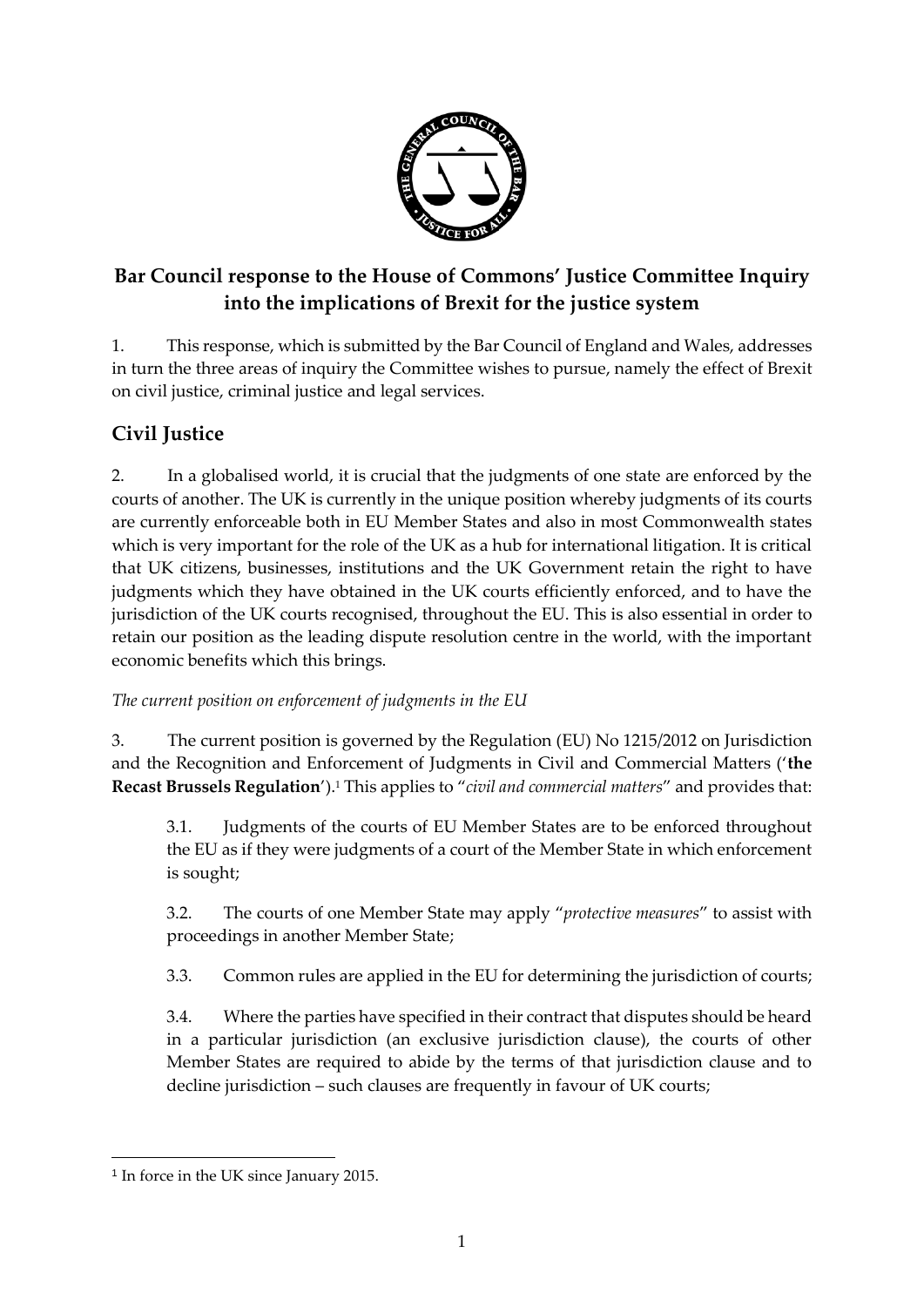3.5. Where proceedings have already been commenced in one Member State, the courts of other Member States are required to stay any subsequent proceedings dealing with the same subject matter until jurisdiction has been decided by the court first seized of the matter. 2

4. Another vital element of legal process is the service of claims by claimants on defendants. Without proper service, as a general rule, a claimant cannot bring a claim against a defendant. The position as to service has also been harmonised within the EU by the Service Regulation. 3

5. These mechanisms are vital for the healthy functioning of the UK economy in general and the UK legal sector in particular.

### *The Importance of an Effective Jurisdiction and Judgments Regime – For the Legal Sector in England and Wales*

6. The reputation of England and Wales as the pre-eminent destination for international dispute resolution will be damaged unless the status quo as outlined above is protected. Much international dispute resolution work comes to English lawyers because the parties to a dispute have chosen to have their dispute resolved in the English courts. If jurisdiction clauses designating the English courts are not effectively respected in the EU, this will make such clauses considerably less popular. Further, if the EU *lis alibi pendens* rules do not apply to proceedings in English courts such that subsequent proceedings in EU Member States' courts will not automatically be stayed, this will deter parties from including English jurisdiction clauses in their agreements.

**7.** Similarly, if the judgments of the English courts are more difficult to enforce in the EU, then jurisdiction clauses naming England and Wales will become much less attractive.

### **The Position if nothing is done**

### *Jurisdiction and Judgments*

8. Commercial parties value continuity and certainty. If the UK becomes a 'third state' for the purposes of the Recast Regulation, the Lugano II Convention and the 2005 Hague Convention, the status of English jurisdiction clauses and judgments in other Member State courts will become more open to question. This may encourage foreign parties to amend their contractual clause in favour of resolving disputes elsewhere.

9. This is demonstrated by a survey conducted by law firm Simmons & Simmons in Germany, France, Italy, Spain and the Netherlands as to their courts' approach to English jurisdiction clauses post-Brexit which revealed that over 50% of clients were considering moving away from English choice of law or jurisdiction clauses. The survey showed that 88%

<sup>2</sup> The *lis alibi pedens* principle.

<sup>3</sup> Council Regulation (EC) No.1393/2007, in force in the UK since 13 November 2008. It creates a 'European judicial area' for the free movement of judicial and extra-judicial documents.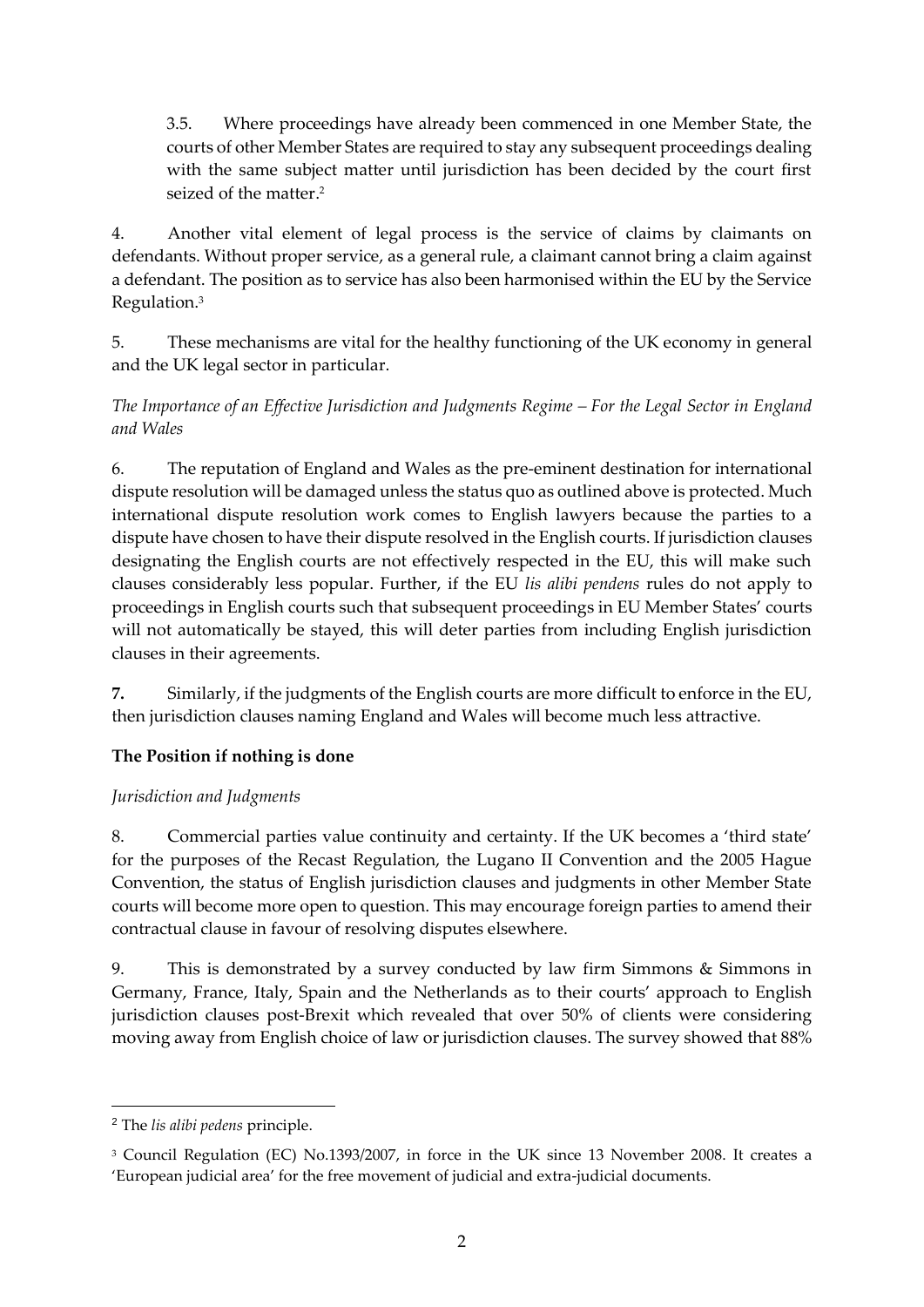of clients thought the UK Government should make a public and early statement to remove this uncertainty.

10. Anecdotally, the Bar Council has heard of a number of cases where parties are being advised not to choose English jurisdiction clauses in their contracts because of the uncertainty surrounding the jurisdiction and judgments regime. Similarly, anecdotal evidence in September 2016 suggests that cases are already being commenced in other EU jurisdictions which would otherwise have been commenced in England owing to this uncertainty over enforceability. Since large-scale litigation would frequently take longer than two years it is essential that interim measures are put in place.

#### *Service*

-

11. The Service Regulation will cease to have effect upon Brexit. At this point the residual service framework will revive which includes the methods of service permitted by the common law and the Hague Service Convention. 4 If the UK does not enter into an agreement akin to the Denmark-EU Service Agreement, <sup>5</sup> service of process will become more difficult and expensive as permission to serve out of the jurisdiction may be required and the permitted methods of service will be more cumbersome.

## **Criminal Justice**

12. Crime, especially more serious and organised crime, increasingly does not recognise national borders. Even less serious crimes are increasingly likely to have a cross-border element as citizens of the EU have for the last 43 years exercised their Treaty rights of freedom of movement and establishment, and availed themselves of goods and services sent from, or supplied in, EU and other states. Foreign nationals who commit crime in the UK often flee abroad. Some crimes can be committed easily across national boundaries, such as child exploitation, fraud and identity theft. In particular the UK has seen a massive increase in people trafficking offences. Police and the judicial authorities need to cooperate internationally in order to combat crime and bring perpetrators to justice.

13. Doing so on the basis of case by case contacts, or even bi-lateral agreements to cooperate, especially where several states are involved, is likely to be slow and cumbersome. Under the EU framework we have been doing so by mutual recognition of key elements of each other's systems, with minimum standards applicable in all states for certain factors, together with mutual legal assistance measures that are understood and apply in all the Member States.

14. In particular the EU has been active in recent years in identifying cross-border policing issues and putting in place regimes to tackle them, such as Directive 2011/36/EU on preventing and combating trafficking in human beings and protecting its victims; Directive 2011/92/EU

<sup>4</sup> Convention on the Service Abroad of Judicial and Extrajudicial Documents in Civil and Commercial Matters.

<sup>5</sup> Agreement between the European Community and the Kingdom of Denmark on jurisdiction and the recognition and enforcement of judgments in civil and commercial matters [2005] OJ L/299/62, 16 November 2005.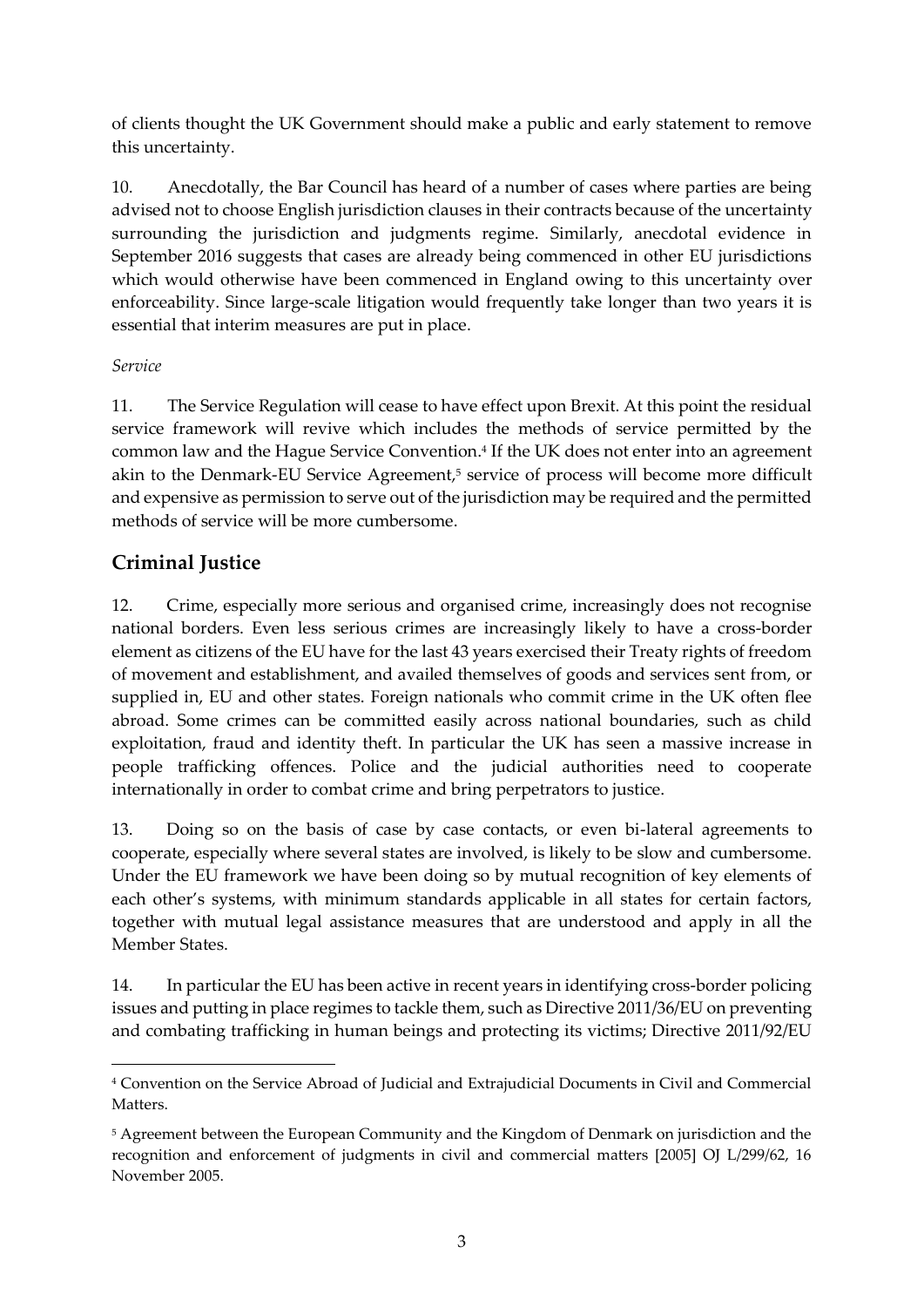on combating the sexual abuse and sexual exploitation of children and child pornography; and Directive 2011/99/EU on the European Protection Order. The UK will probably wish to continue co-operation in these areas and provide legislation to enable reciprocal arrangements to continue.

15. As we withdraw from the EU, the UK will need to seek, if possible, measures in an agreement with the EU that:

15.1. Secure the speedy arrest of suspects with minimum bureaucracy, via use of the European Arrest Warrant, of those wanted by the British police who have absconded to the Continent. There will need to be some reciprocal measure;

15.2. Provide for the use of Joint Investigation Teams to investigate drug cartels, people trafficking networks and fraud which operate across national borders;

15.3. Secure evidence from overseas, using the mechanisms currently in use in the EU;

15.4. Provide rapid access via fingerprint and other identification databases to overseas convictions, for sentencing and other purposes; and

15.5. Provide for example for the transfer of prisoners to their home countries.

16. The courts and police will continue to want properly to identify those people with whom they deal, so that justice can be done, and the public protected against dangerous people from other countries.

17. It is unlikely that the UK Government will want to negotiate 27 separate treaties, or indeed that the remaining EU members will want to negotiate separately either, given the growth in co-operation through Europol, Eurojust and the European Public Prosecutors Office.

18. In addition, the UK will undoubtedly want to secure some bilateral recognition of systems to protect the large populations of UK nationals living in EU states. They, for example, make up the largest group of non-nationals living in France and Spain, and the second largest living in Germany. The largest non-national groups living in the UK are the Polish and the French, followed by the Portuguese and Spanish. Whilst there may be some transfer of population after Brexit, substantial numbers of foreign nationals are likely to remain. In addition, if Britain is to be open to the world for business, substantial numbers of visitors can be anticipated.

19. The UK will therefore need to engage with Europol, Eurojust, and the European Judicial Network. If we were to revert to non-EU-led cooperation in the fight against crime, we would be relying on intergovernmental conventions that need to be ratified. There is ample evidence from the past that this is not an effective approach, and would be even less so in the face of the growth of technology-enabled crime. Moreover, cross-border surveillance is now greatly improved from recent years. The police, even at local level, will themselves generally know how the system works, allowing them to deal with cross-border issues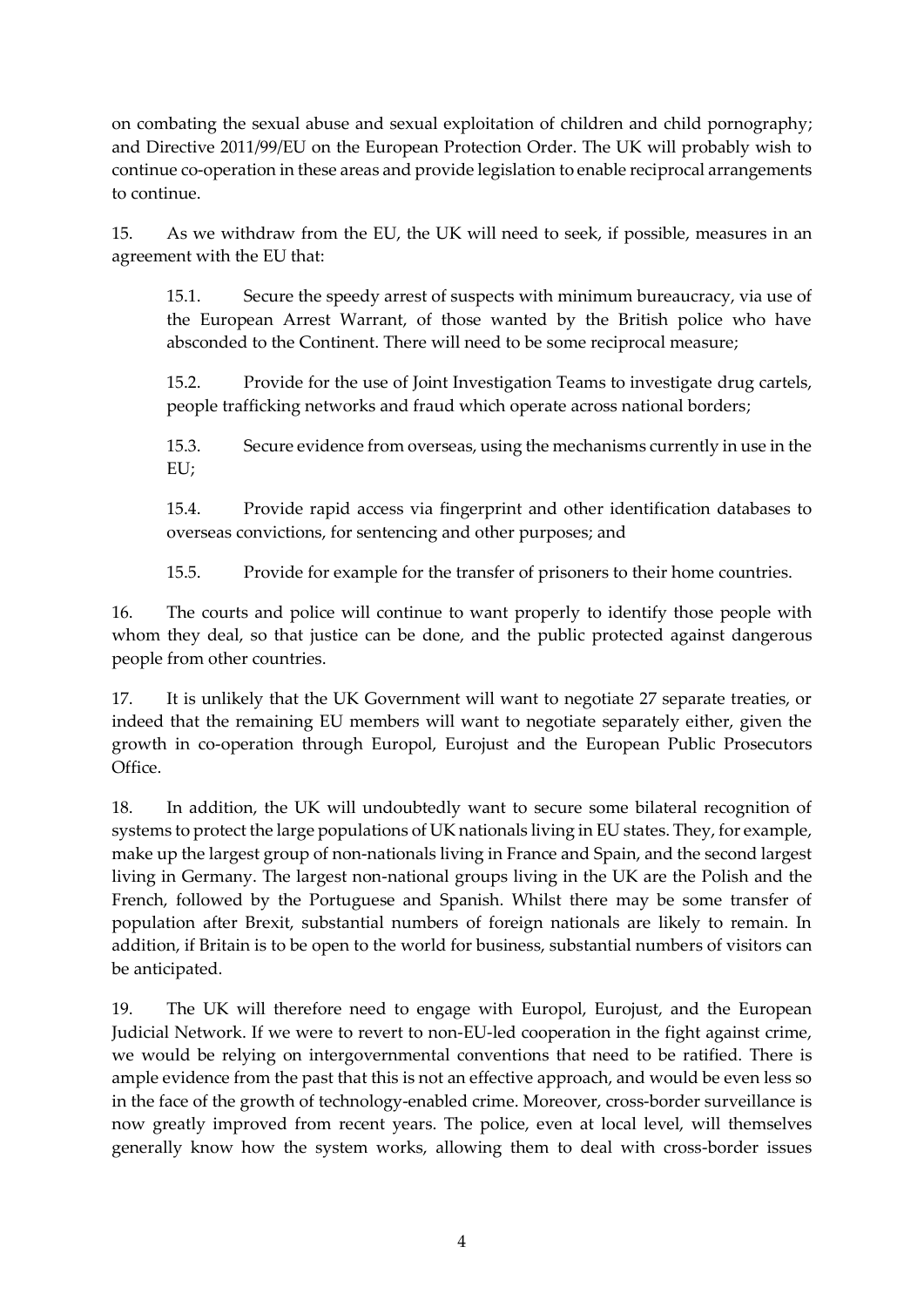themselves. This was not the case even ten years ago. This increases efficiency and speed, which is often of the essence in such cases.

20. The UK has the most developed Criminal Justice System of all the current EU Member States, containing safeguards for the accused, and established rights which are not prevalent in all other Member States. Withdrawal will therefore not immediately affect the way the Crown Court and Court of Appeal conduct their business. Rights to a fair trial, the entitlement of the accused to legal advice, and support, legal aid and advance disclosure of the prosecution case, and disclosure of material undermining the prosecution, routinely take place in UK courts and will be unaffected.

21. British citizens currently have the right to make challenges to the law enforced against them on the basis of the European Convention on Human Rights (ECHR). This is not part of the EU treaty regime, but entirely separate, although frequently treated as part of the EU regime by public commentators. There is some discussion of the substitution of a "British Human Rights Act" for the Human Rights Act 1998. If such a substitution entailed a renunciation of the ECHR, then the UK would have to withdraw from the Council of Europe and other treaties. The developed law relating to Human Rights in the UK is, however, consonant with common law and any changes are unlikely to be significant.

# **Legal Services**

22. The UK legal services market is worth £25.7 billion in total, employing approximately 370,000 people and generating an estimated £3.3 billion of net export revenue in 2015. Central to this is the ability of barristers, solicitors and other legal professionals to provide legal services within the EU and EEA. Equally important, our exporters' confidence in doing business abroad depends greatly on the ability of their lawyers to establish and provide services in the countries in which they seek to trade and invest.

23. There are numerous aspects of barristers' work which will no longer be possible if the UK leaves the EEA, unless current cross-border rights are preserved. Such rights include:

23.1. Acquiring the professional title of another EU Member State through three years of practice $^6$  or requalification by taking an aptitude test; $^7$ 

23.2. Advising clients in other Member States on a temporary basis with no requirement to register with the local Bar; 8

23.3. Representing clients in the domestic courts and tribunals of other Member <u>States;</u><sup>9</sup>

<sup>6</sup> Currently possible under the Lawyers Establishment Directive 98/5/EC.

<sup>7</sup> Provided for in Directive 2005/36/EC.

<sup>8</sup> Currently possible under the Lawyers Services Directive 77/249/EC.

<sup>9</sup> *Ibid*.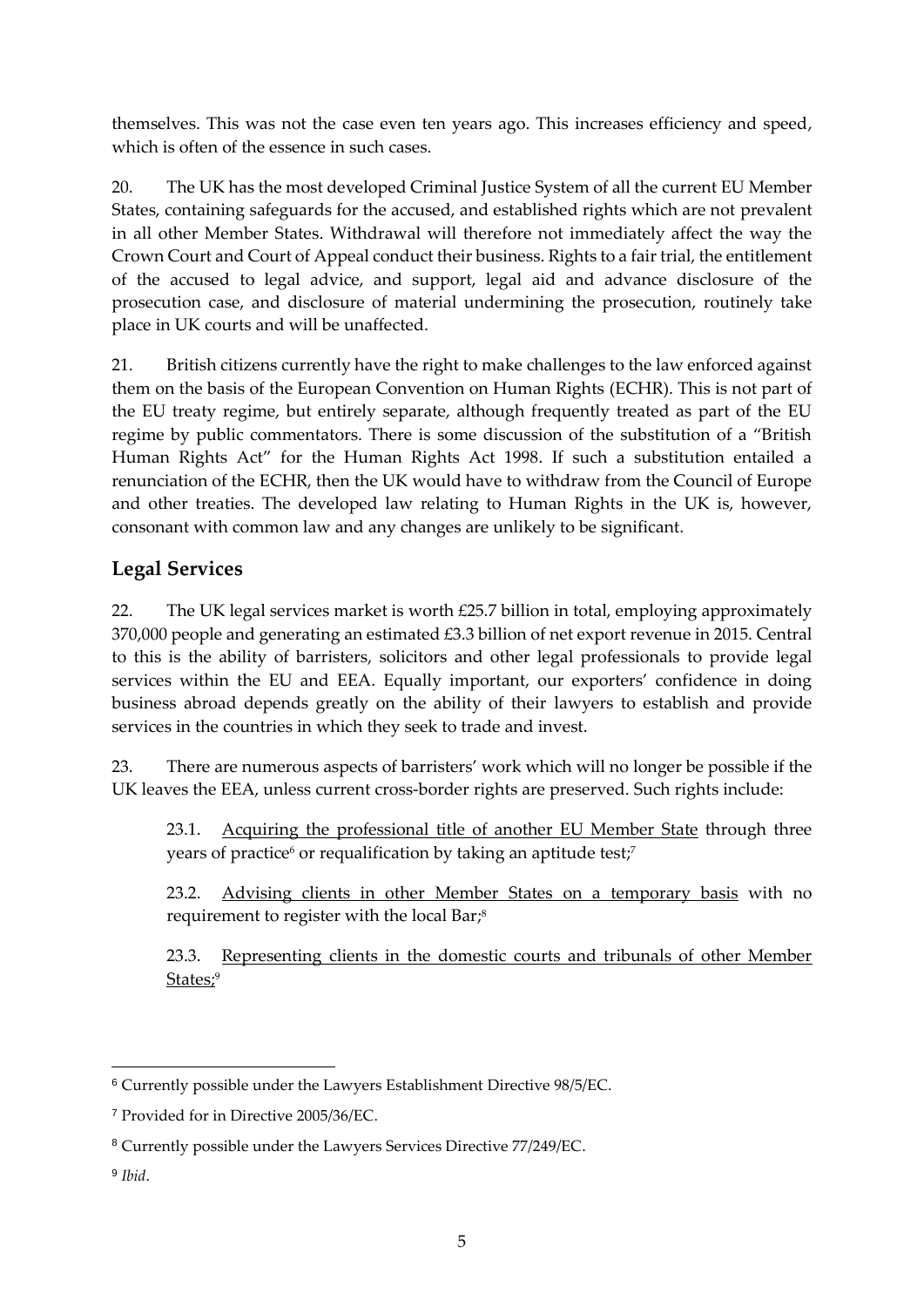23.4. Advising and representing clients in Commission investigations, including in particular competition proceedings – but EU rules only recognise legal professional privilege in relation to lawyers entitled to practise in a Member State;<sup>10</sup>

23.5. Representing clients in intellectual property proceedings before the EU Intellectual Property Office – currently possible because barristers are legal practitioners established in the EEA that are entitled to act before the UK Intellectual Property Office; and

23.6. Representing clients in the European Courts – limited to lawyers authorised to practise before a court of a Member State or an EEA State. 11

**Examples:** In the Commission's current EIRD investigation, both JP Morgan and HSBC were represented by UK barristers. Likewise, Intel has instructed UK barristers for its European Court appeals against a Commission antitrust decision. Similar instructions will not be possible post-Brexit unless the UK negotiates continued free access to the EU legal services market.

24. In addition, at present barristers who are EU/EEA nationals are able to move, without immigration controls, from one Member State to another for the purposes of providing legal services. It is imperative that this free movement right is maintained if barristers are to be able to continue to work in other EU and EEA Member States.

**Cross-border rights under Free Trade Agreements – CETA case study:** In the case of a "hard Brexit", the position of UK lawyers would be identical to other third country lawyers. A table can be supplied which shows the current position of third country lawyers such as Canadians in the EU. There are significant restrictions (such as an obligation to satisfy economic needs tests and bans on opening law offices, drafting contracts or appearing in court). Even if CETA is ratified, the position of Canadian lawyers will not change. Although CETA provides a framework for the negotiation of Mutual Recognition Agreements covering the recognition of professional qualifications, this does not improve market access. It merely offers encouragement to regulatory bodies on both sides to simplify requalification in either direction.

25. The importance of cross-border rights to the provision of legal services by barristers is most obvious in relation to the practice of EU law itself. Outside Brussels, London in particular has the highest concentration of lawyers with specialist EU law knowledge and experience anywhere in the world. As the examples above demonstrate, those lawyers are in demand not just for domestically-focused EU law, but also for advice and representation services on behalf of EU and third country clients, including in the national courts of other Member States, Commission investigations, and European Court proceedings.

<sup>&</sup>lt;sup>10</sup> It is for this reason that hundreds of English solicitors are currently registering with the Law Society of Ireland.

<sup>11</sup> Article 19 of the Statute of the Court of Justice.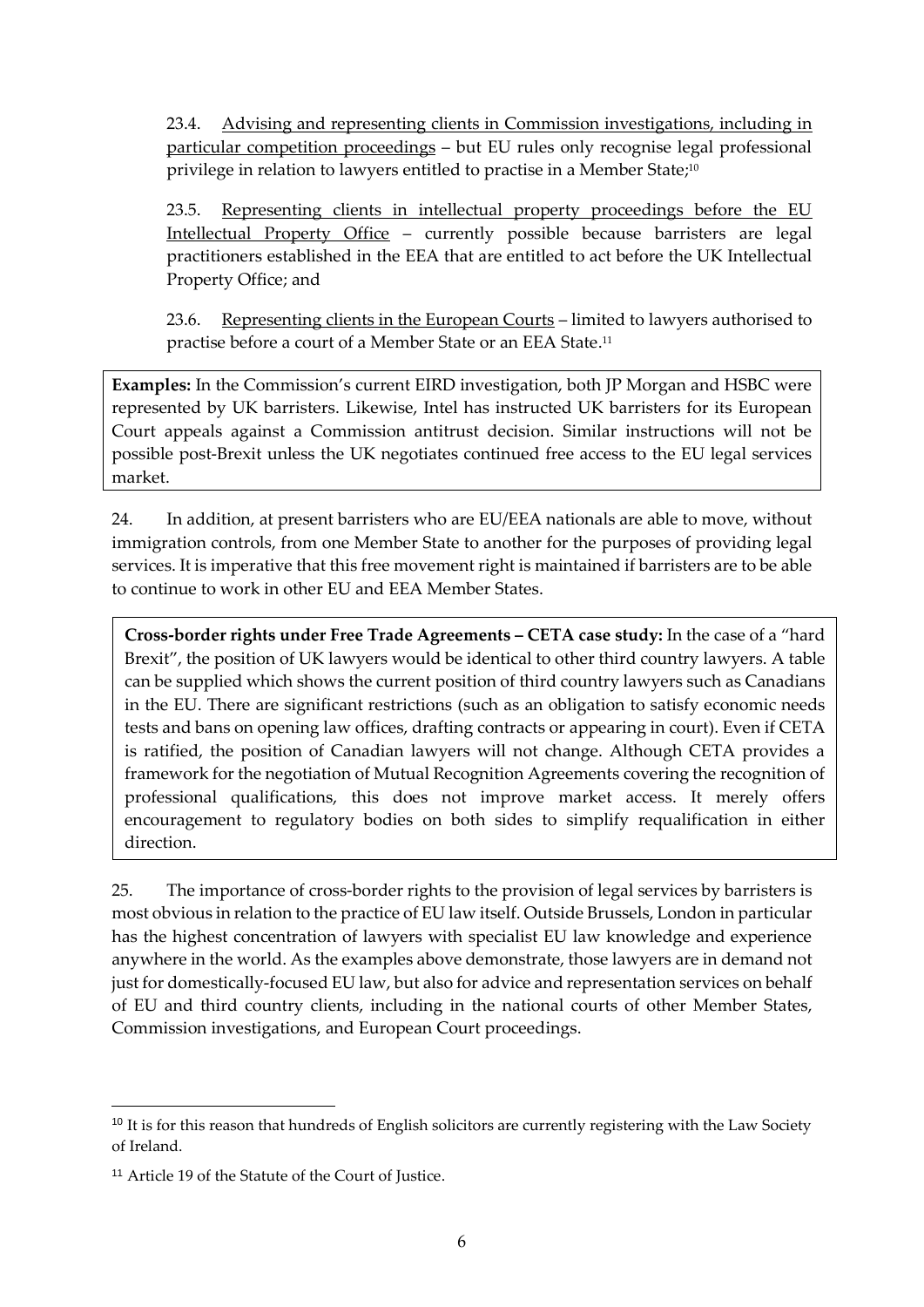26. Barristers also advise and represent clients across the EU in commercial proceedings under the Services Directive, for example where an international contract has an English choice of law clause, and in arbitrations conducted in English. <sup>12</sup> Advisory and advocacy work across the EU in the areas of private and public international law, and in fields such as international financial services and wealth management, is also dependent on the crossborder rights that the legal profession currently enjoys. The cross-border rights of UK lawyers thus help to support the current dominance of English common law as an international benchmark, and in turn help to promote UK financial services and many other sectors of UK business in Europe.

27. Equally important, London is a hub not only for EU transactional work such as merger filings, but also, increasingly, for litigation in the EU courts and follow-on damages litigation related to Commission competition investigations. The same is true for complex multinational intellectual property litigation. Major international clients are choosing to bring cases in the UK rather than elsewhere because of the expertise of UK lawyers, as well as litigation advantages of the UK courts (such as the disclosure rules). Much of this work will be lost if UK lawyers lose access to the EU market. This will in turn reduce the attractiveness of London to (for example) top US law firms which currently establish offices in the UK and use these as their passport into the EU legal market by instructing or employing barristers.

28. In conclusion, the medium and long-term uncertainty in established areas and types of practice is high. In formulating its negotiating strategy, the Government should therefore have regard to the contingent nature of much of the legal work that comes to the UK as a consequence of the UK legal profession's expertise, not least in EU law. The enduring international appeal of the UK, not just for its legal standing but also its attractiveness to foreign investors, will depend on the ability of UK lawyers to provide legal services to clients across the EU.

### **Recommendations**

29. The Bar Council recommends that the Government should take action in relation to the matters covered in this response as follows:

#### **Civil Justice**

-

29.1. Enter into an agreement based on the Denmark-EU Jurisdiction Agreement, both with the EU and with Denmark albeit with a clause providing not for interpretative jurisdiction of the CJEU but for 'due account' to be taken of the decisions of the courts of all 'Contracting Parties';

29.2. Sign and ratify the Lugano II Convention, to preserve the present regime visà-vis Norway, Iceland and Switzerland;

<sup>12</sup> Barristers also act as arbitrators in numerous EU Member States, an activity which in the absence of EU-equivalent guarantees could not be guaranteed to continue in any Member State which classed it as the supply of a legal service.